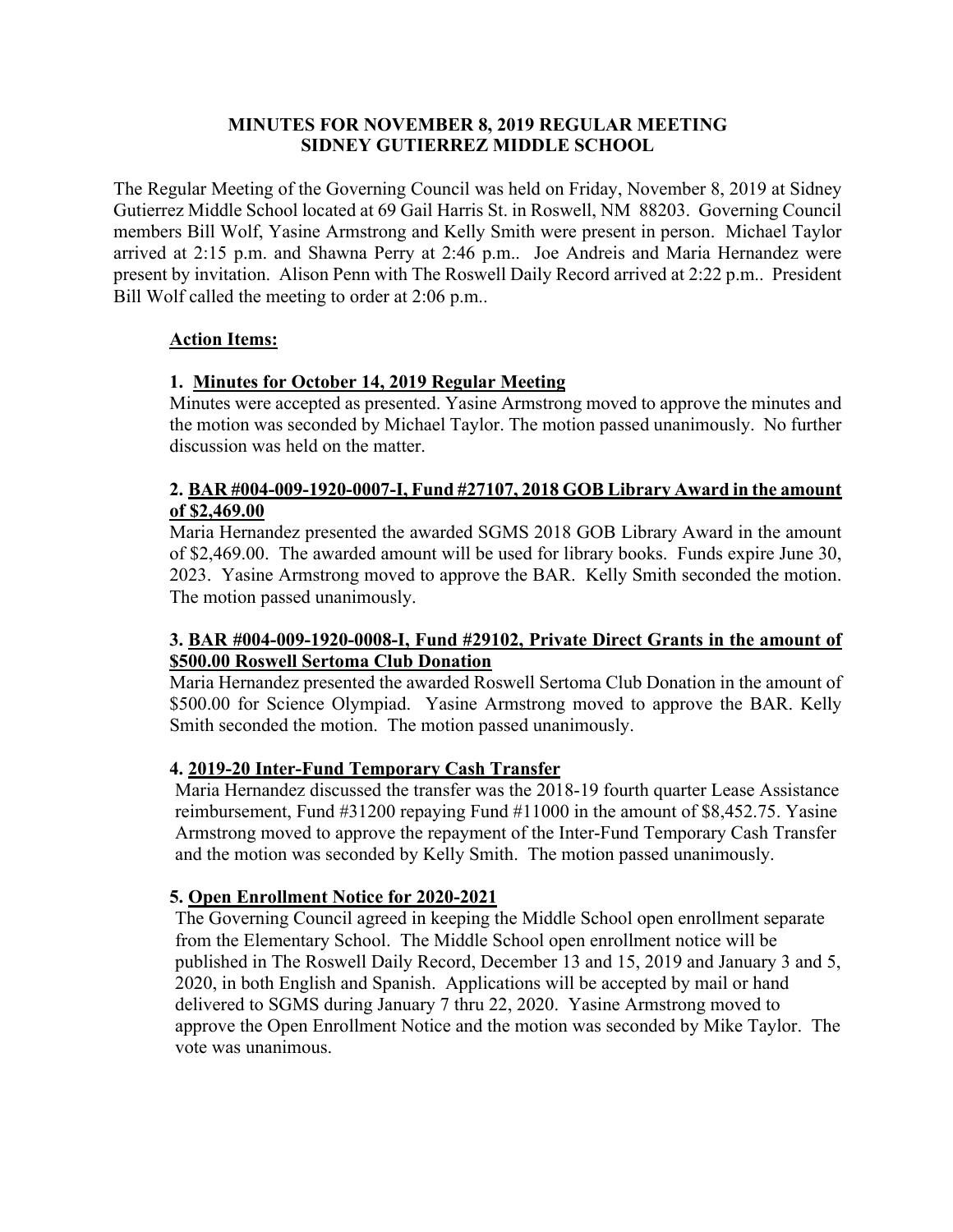Joe Andreis discussed application receipt changes for the coming year. A sign off sheet will be done for hand delivered applications. For mailed applications a receipt will be done based on the postmark date, copy of the envelope and application will be emailed to the applicant's parents. Kelly Smith will be helping with the new process. Also, a PO Box is being considered at this time for security purposes, in safeguarding the mail. Mike Taylor suggested the PO Box would also be needed for the Elementary School.

Yasine Armstrong recommended to table the discussion of the open enrollment for the Elementary School to a later date. The motion was seconded by Mike Taylor. The motion passed unanimously.

### **6. Lottery Date for FY 20/21 SGMS Membership Selection**

Yasine Armstrong recommended to table the Lottery Date, the motion was seconded by Mike Taylor. The motion passed unanimously.

### **7. Lease**

Yasine Armstrong updated on the continued discussions with First United Methodist Church in regards to the Elementary School. The Church following their procedures, held a Church conference the first week of November. They asked their membership if they were in favor of entering a Lease Contract with the Charter School and they were in favor. Current SGMS Lease information was shared with the Church to compare square footage of both buildings. The Church was made aware that the Governing Council was comfortable with a lease payment within the range of \$5,000 to \$6,000 a month, considering Lease Assistance and the building improvements. Some Tenant improvements will be needed to meet E Occupancy standards. The Church would like for the Governing Council to consider a monthly payment of \$5,500, considering their costs to meet E Occupancy standards. The price per square foot would be \$5.65, higher than the current SGMS Lease, but lower than other State Charter Schools cost for similar buildings. Utilities (Water, Gas, Electricity, Disposal services) would be proportionate shared with the Church. The School will be invoiced for the proportionate share according to the usage of 11,713 square feet of the entire building.

Joe Andreis recommended to the Governing Council to have Poms and Associates, current insurance carrier in doing a risk assessment of the prospective building. Included in the assessment would be the playground and parking lot. Information derived will help with future policy cost projections. Security measures will also need to be addressed, due to the Church's daily functions. Points of entry will need to be identified and evaluated, as well as other designated to the Charter School during the work week for school operation. The Governing Council authorized the risk assessment from Poms and Associates of the prospective building.

Mike Taylor recommended to table the Elementary School Lease, the motion was seconded by Yasine Armstrong. The vote was unanimous.